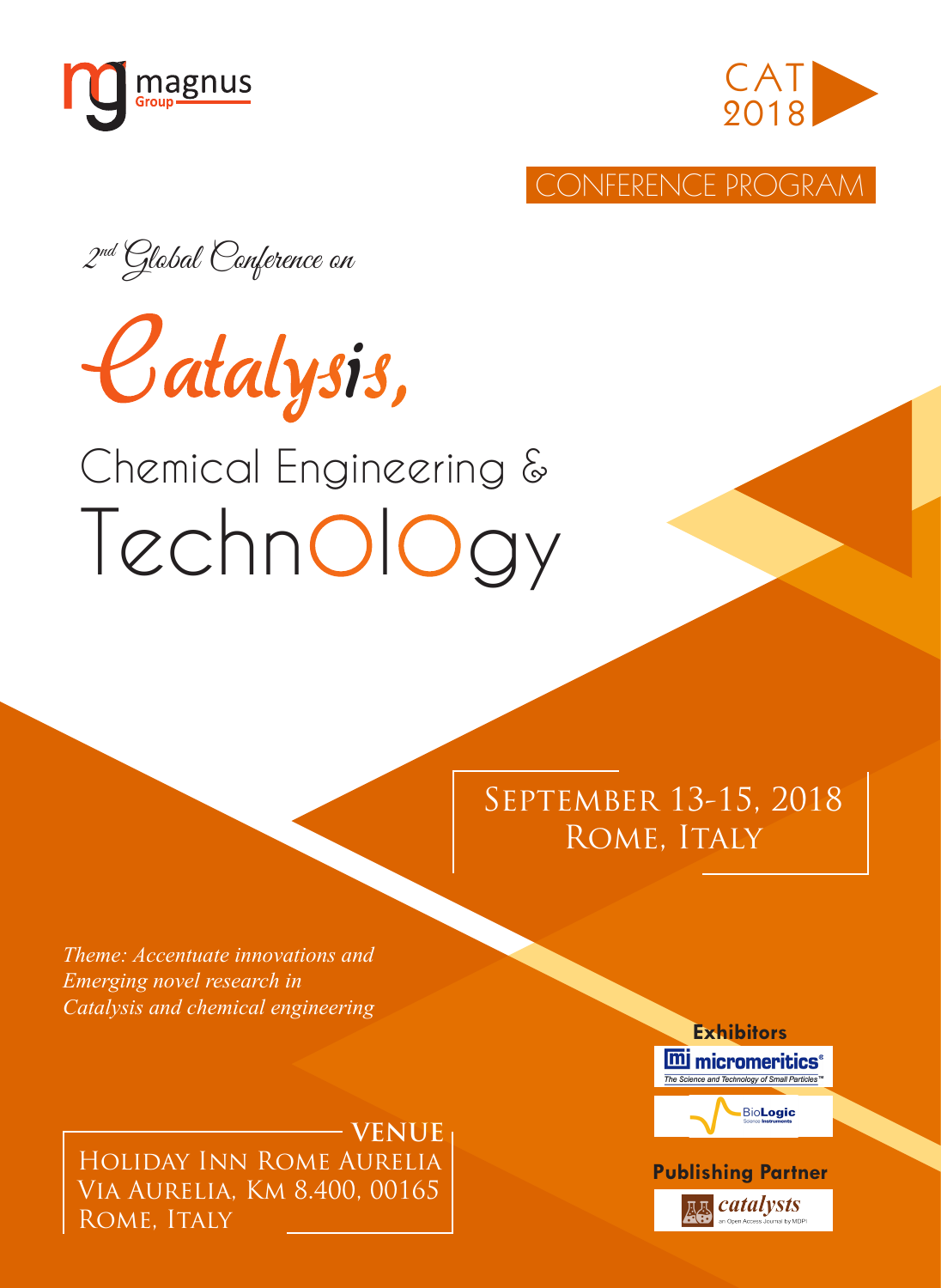# **Day 1 September 13, 2018 (Thursday) @ Olimpica 2**

08:00-08:40 Registrations

Moderator Reza Vakili, The University of Manchester, UK

08:40-09:00 Introduction

### **Keynote Presentations**

| 09:00-09:30        | Title: Functionalization of porous materials for application in environmental catalysis for<br>protection of environment<br>Stanislaw Dzwigaj, Sorbonne Universités, France              |
|--------------------|------------------------------------------------------------------------------------------------------------------------------------------------------------------------------------------|
| 09:30-10:00        | Title: Ménage-à-Trois: Single-atom catalysis, Mass Spectrometry and Computational<br>chemistry<br>Helmut Schwarz, Technische Universität Berlin, Germany                                 |
| 10:00-10:30        | Title: Catalysis in/on water: Future perspectives<br>Christophe LEN, Chimie ParisTech, France                                                                                            |
| 10:30-11:00        | Title: Fully integrated biotransformations in a microreactor<br>Bruno Zelić, University of Zagreb, Croatia                                                                               |
| 11:00-11:30        | Title: Fluorous ponytails in catalysis<br>Jan Cermak, Institute of Chemical Process Fundamentals of the CAS, v.v.i., J. E. Purkinje<br>University, Czech Republic                        |
| 11:30-11:50        | <b>Coffee Break</b><br>@ Foyer                                                                                                                                                           |
|                    |                                                                                                                                                                                          |
|                    | Session on: Heterogeneous Catalysis   Catalytic Materials   Colloid & Surface aspects   Advances<br>in Catalysis   Enzyme & Microbial Technology                                         |
| Session<br>Chairs: | Helmut Schwarz, Technische Universität Berlin, Germany<br>Jan Cermak, J. E. Purkinje University, Czech Republic<br>Bruno Zelić, University of Zagreb, Croatia                            |
| 11:50-12:10        | Title: Effect of temperature on Cr promotion of Mo <sub>2</sub> C supported on sulfated Zirconia for<br>methane dehydroaromatization<br>James J. Spivey, Louisiana State University, USA |
| 12:10-12:30        | Title: Stabilization of hydrolytic enzyme(s) for Commercial application<br>Dietmar Andreas Lang, Disruptive Biotechnology & Biosourcing, Unilever R&D, UK                                |
| 12:30-12:50        | Title: In situ studies of model catalysts for heterogeneous catalysis<br>Hans O. A. Fredriksson, Syngaschem BV, The Netherlands                                                          |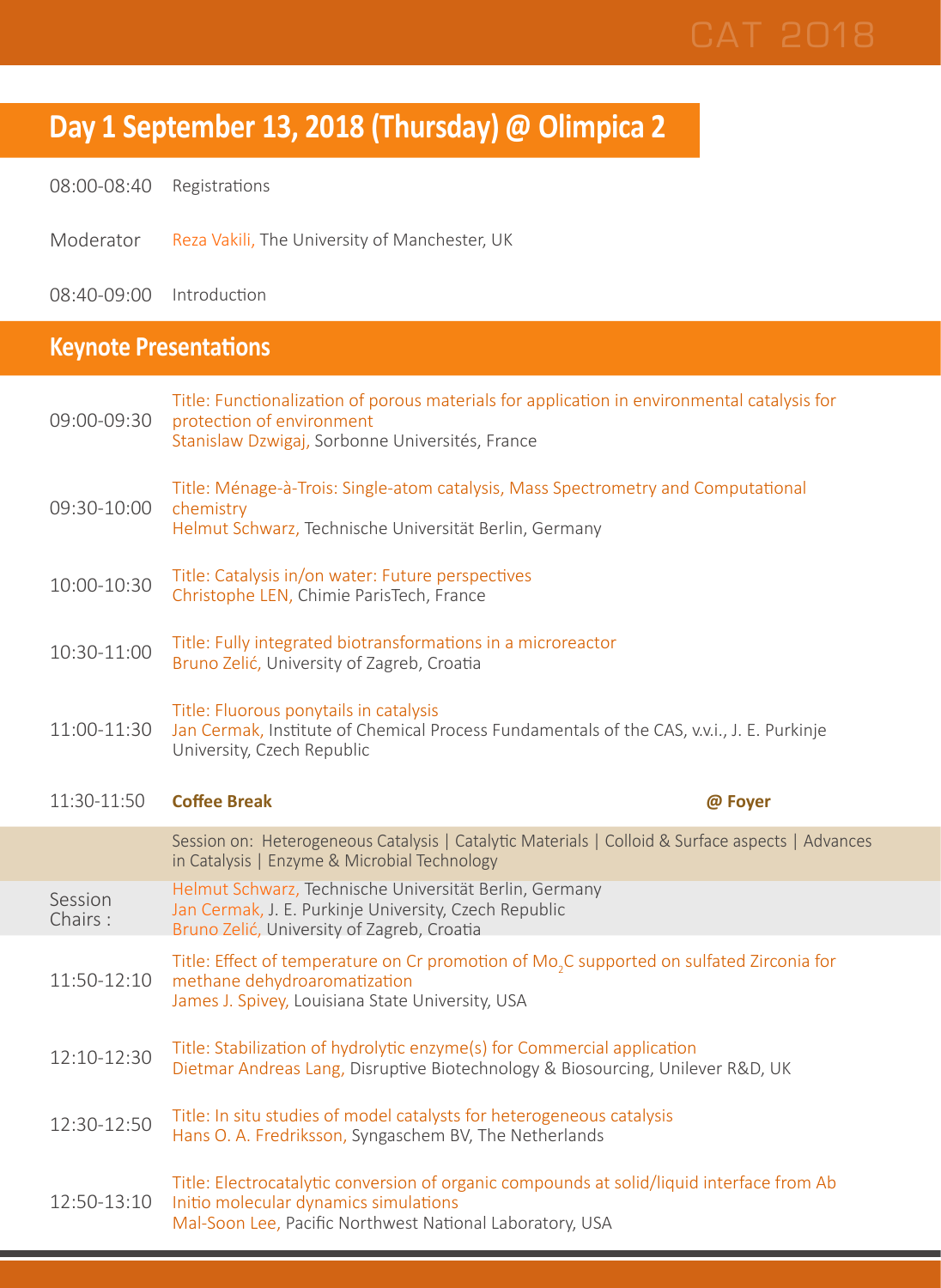

| <b>Special Session</b> |                                                                                                                                                                                                                                                                                                                                              |
|------------------------|----------------------------------------------------------------------------------------------------------------------------------------------------------------------------------------------------------------------------------------------------------------------------------------------------------------------------------------------|
| 13:10-13:30            | Title: Overview of radioactive cesium removal from nuclear wastes<br>Changhyun Roh, Korea Atomic Energy Research Institute (KAERI), Republic of Korea                                                                                                                                                                                        |
|                        | <b>GROUP PHOTO</b>                                                                                                                                                                                                                                                                                                                           |
| 13:30-14:20            | @ Hotel Restaurant<br><b>Lunch Break</b>                                                                                                                                                                                                                                                                                                     |
| 14:20-14:40            | Title: Hybrid Catalysis: A new one-pot reactor for the valorisation of glycerol through<br>heterogeneous and enzymatic catalysis<br>Myriam Frey, LGPC (Lyon), France                                                                                                                                                                         |
| 14:40-15:00            | Title: Quantum effects with fluid movement along the solid surface<br>Victor Zamakhaev, Terratec LLC, Russian Federation                                                                                                                                                                                                                     |
| 15:00-15:20            | Title: Metal based electrocatalysts on CeO <sub>2</sub> /carbon, Nb <sub>2</sub> O <sub>c</sub> /carbon and carbon: Synthesis,<br>characterization and investigation of their electrocatalytic activities for both anodic and<br>cathodic fuel cell reactions<br>Virginija Kepenienė, Center for Physical Sciences and Technology, Lithuania |
| 15:20-15:40            | Title: Laccase detoxification of lignocellulose biomass to improve their conversion to<br>chemicals<br>Iris Cornet, Antwerp University, Belgium                                                                                                                                                                                              |
| 15:40-16:00            | Title: The Nanomaterials application for syngas processing<br>Kulikova Maya Valer'evna, A. V. Topchiev Institute of Petrochemical Synthesis, RAS, Russian<br>Federation                                                                                                                                                                      |
| 16:00-16:20            | <b>Coffee Break</b><br>@ Foyer                                                                                                                                                                                                                                                                                                               |
| 16:20-16:40            | Title: Efficient CO <sub>2</sub> hydrogenation to straight chain olefins over simple and robust alkali<br>promoted Fe catalysts<br>Linga Reddy Enakonda, King Abdullah University of Science and Technology (KAUST), Saudi<br>Arabia                                                                                                         |
| 16:40-17:00            | Title: Zirconium containing ionic materials as catalysts for C3, C4 alcohols conversions<br>Mikhalenko Irina Ivanovna, RUDN University, Russia                                                                                                                                                                                               |
| 17:00-17:20            | Title: Catalytic reduction of hazardous nitroaromatic groups<br>Halit Cavusoglu, Selcuk University, Turkey                                                                                                                                                                                                                                   |
| 17:20-17:40            | Title: Upgrading of furaldehydes via hydroxymethyration over heterogeneous acid catalyst<br>Shun Nishimura, Japan Advanced Institute of Science and Technology, Japan                                                                                                                                                                        |

### **16:30-18:00 - Poster Presentations**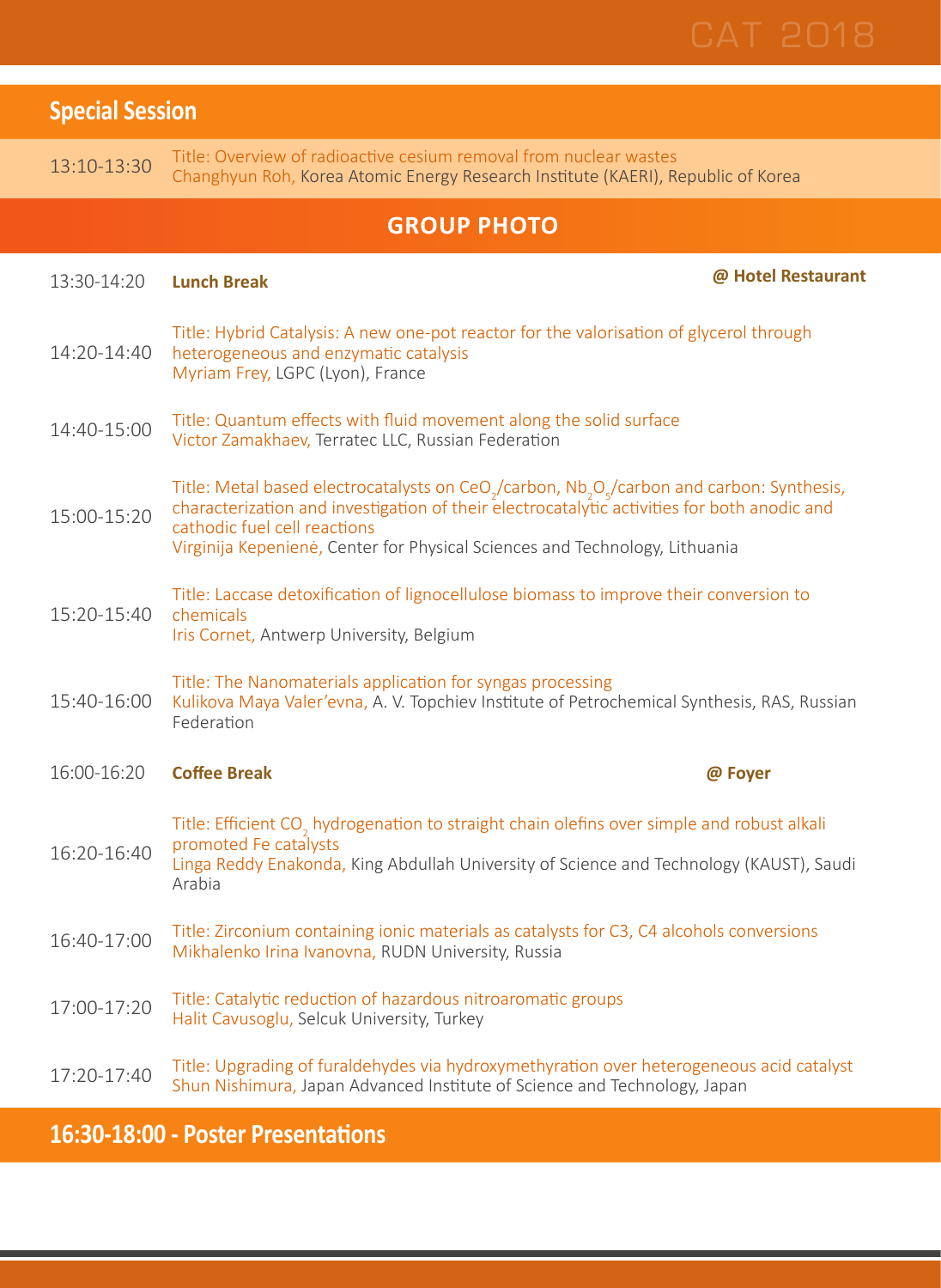|             | Title: Carbon nanotubes with tunable properties towards the design of efficient water<br>PN1800-0163 denitration catalyst<br>Sanja Panic, University of Novi Sad, Serbia                                    |
|-------------|-------------------------------------------------------------------------------------------------------------------------------------------------------------------------------------------------------------|
| PN1800-0164 | Title: Ni <sup>2+</sup> and Ni <sup>+</sup> counterions in MFI zeolite as single and multiple coordination sites for<br>small molecules<br>Elena Zdravkova Ivanova, Bulgarian Academy of Sciences, Bulgaria |
| PN1800-0165 | Title: In-situ imaging of electrolyte flux in a Li-ion battery<br>Keiji Takata, Kansai University, Japan                                                                                                    |
| PN1800-0166 | Title: Iron hydroxide-based adsorbent: A case study in removing of H <sub>2</sub> S from biogas<br>Edoardo Magnone, Dongguk University, Republic of Korea                                                   |
| PN1800-0167 | Title: Use of Cu <sup>1</sup> -ZSM-5 for Purification of the Fuels of the Future (Methane and Hydrogen)<br>Mihail Yordanov Mihaylov, Bulgarian Academy of Sciences, Bulgaria                                |
| PN1800-0168 | Title: Composite thin films based on ZnO- carbon derivatives for photocatalytic applications<br>Dana Perniu, Transilvania University of Brasov, Romania                                                     |
| PN1800-0169 | Title: Fabrication and characterization of perovskite catalyst for oxygen removal in landfill gas<br>(LFG)<br>Jung Hoon Park, Dongguk University, Republic of Korea                                         |
| PN1800-0170 | Title: Formation of catalytic active cites in Copper modified Ce-Mn mesoporous oxides for<br>ethyl acetate total oxidation<br>Radostina Nikoaleva Ivanova, Bulgarian Academy of Science, Bulgaria           |
|             | Title: Hydrogen evolution over Gallium oxynitride prepared from Gallium oxide hydroxide<br>PN1800-0171 under visible light irradiation<br>Yuma Kato, Osaka City University, Japan                           |
| PN1800-0172 | Title: Spectroscopic investigation of the influence of UV-irradiation on hydroxyl-hydrated<br>layer of TiO <sub>2</sub> photocatalyst<br>Kirill M. Bulanin, Saint-Petersburg State University, Russia       |
| PN1800-0173 | Title: Graphene Oxide supported Tio, nanocomposites<br>Ayşe Neren Ökte, Boğaziçi University, Turkey                                                                                                         |
| PN1800-0174 | Title: CaAg, as catalyst precursor for ethylene epoxidation<br>Antonyshyn Iryna, Max-Planck-Institut für Chemische Physik fester Stoffe, Germany                                                            |
| PN1800-0175 | Title: Comparative study of self-cleaning properties of TiO <sub>2</sub> , ZnO-based photoactive materials<br>Aida Rudakova, Saint-Petersburg State University, Russia                                      |
| PN1800-0176 | Title: Acetylation of aldehydes catalyzed by acid phosphonium organoclays<br>Luboš Jankovič, Institute of Inorganic Chemistry, SAS, Slovakia                                                                |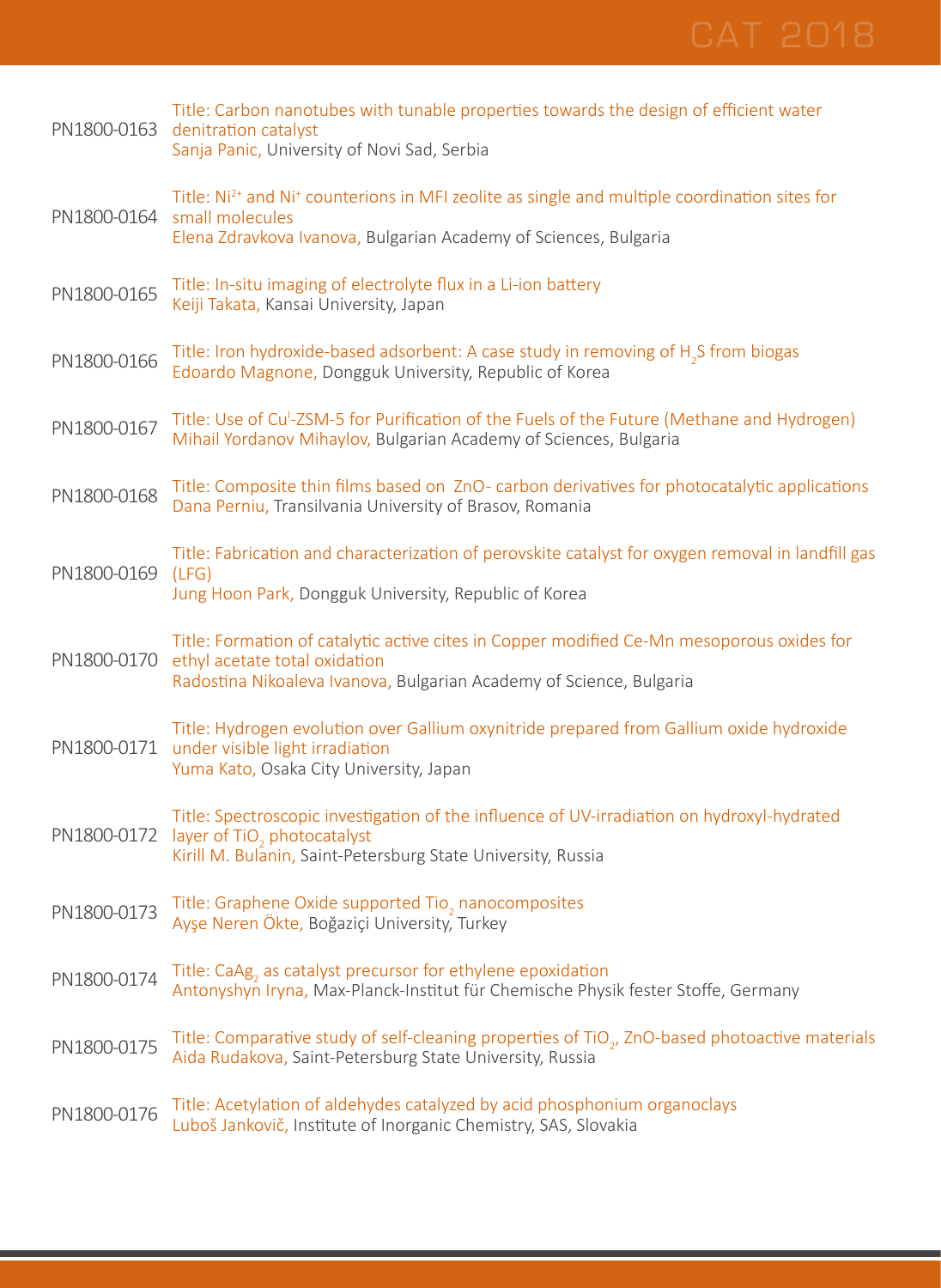|             | Title: Mechanism of water oxidation and reversible proton dissociation on aquo-bridge<br>PN1800-0177 between Ru(II) centres on dinuclear complexes<br>Shunsuke Watabe, Niigata University, Japan                      |
|-------------|-----------------------------------------------------------------------------------------------------------------------------------------------------------------------------------------------------------------------|
| PN1800-0178 | Title: Synthesis and photocatalytic activity of CoFe <sub>2</sub> O <sub>n</sub> /Reduced graphene oxide<br>nanocomposite<br>Kun-Yauh Shih, National Pingtung University, Taiwan                                      |
| PN1800-0179 | Title: Catalytic performance of galloaluminosilicates in aromatization of lower alkanes: A<br>comparative study with Ga/HZSM-5<br>Mohammad Naseem Akhtar, King Fahd University of Petroleum & Minerals, Saudi Arabia  |
|             | Title: Size control of Ruthenium nanoparticles in Ruthenium/Carbon composites derived<br>PN1800-0180 from metal-organic frameworks<br>Moo Whan Shin, Yonsei University, Republic of Korea                             |
|             | Title: Activated carbons from used motor oil as catalyst support<br>PN1800-0181 Izabela Georgieva Genova, Institute of Organic Chemistry with Centre of Phytochemistry,<br>BAS, Bulgaria                              |
| PN1800-0182 | Title: Synthesis of Rice-Ear-shaped Cu dendrites by Galvanic displacement<br>Jong-Hyun Lee, Seoul National University of Science and Technology, Republic of Korea                                                    |
| PN1800-0183 | Title: Catalytic H <sub>2</sub> O <sub>2</sub> production via water oxidation by a dinuclear ruthenium complex<br>Yuuki Tanahashi, Niigata University, Japan                                                          |
| PN1800-0184 | Title: All-atom molecular dynamics of a ternary mixud of phospholipids<br>Efrain Urrutia Bañuelos, Universidad de Sonora, Mexico                                                                                      |
| PN1800-0185 | Title: A novel, low cost material for automotive catalysis<br>Alexander Dennis James, University of Leeds, United Kingdom                                                                                             |
|             | Title: Pd/DNA as highly active and recyclable catalyst of Suzuki-Miyaura coupling and<br>PN1800-0186 aminocarbonylation. XPS investigation<br>Wlodzimierz Tylus, Wroclaw University of Science and Technology, Poland |
| PN1800-0187 | Title: Terminology spectrum analysis of natural-language chemical documents: Application<br>on catalysis<br>Andrey O. Kuzmin, Boreskov Institute of Catalysis SB RAS, Russia                                          |
| PN1800-0188 | Title: Application of solution plasma method to preparation of Ag loaded Ga <sub>2</sub> O <sub>3</sub><br>photocatalysts<br>Tomoko Yoshida, Osaka City University, Japan                                             |
|             | Title: Depolymerisation of lignin over Ru-based heterogeneous catalysts<br>PN1800-0189 Verziu Marian Nicolae, Institute of Organic Chemistry 'C. D. Nenitescu' of Romanian<br>Academy, Romania                        |
| PN1800-0190 | Title: Particle interactions during solar TiO <sub>,</sub> photocatalytic treatment of organic matter<br>Ayse Hazal Pekcan Cetin, Bogazici University, Turkey                                                         |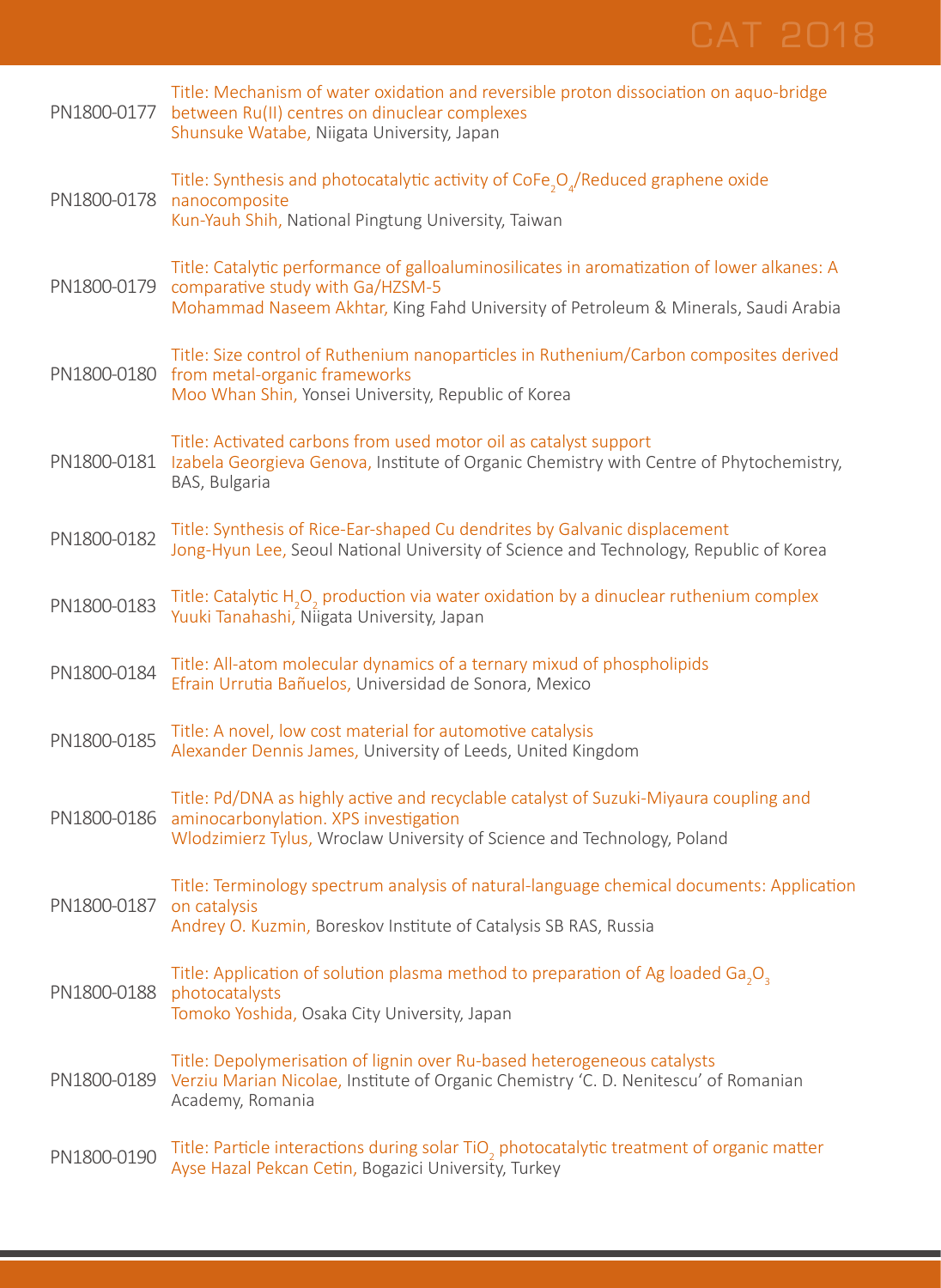

| PN1800-0191 | Title: Highly efficient and stable catalysts based on bimetallic Au@Ag nanoparticles<br>decorated clay-poly(glycidylmethacrylate)<br>Samia Mahouche-Chergui, University Paris-Est Creteil, France      |
|-------------|--------------------------------------------------------------------------------------------------------------------------------------------------------------------------------------------------------|
| PN1800-0192 | Title: Photocatalytic self-cleaning WO <sub>3</sub> -rGO composite thin films for PV glazing<br>Maria Covei, Transilvania University of Brasov, Romania                                                |
| PN1800-0193 | Title: Advancements in the process and Catalyst developments for Ethylene Oxide and<br>Ethylene Glycol: Current and future prospects<br>Muhammad Imran Yaqub, SABIC, Saudi Arabia                      |
| PN1800-0194 | Title: Highly active molecular catalyst of a dinuclear ruthenium(II) complex for water<br>oxidation<br>Hiroki Sonokawa, Niigata University, Japan                                                      |
| PN1800-0195 | Title: Zeolites synthesized from fly ash for adsorption of phenol from waste water<br>Borislav Zhivkov Barbov, Institute of Mineralogy and Crystallography, Bulgarian Academy of<br>Sciences, Bulgaria |
| PN1800-0196 | Title: Catalytic hydrothermal gasification of organic compound<br>Isao Hasegawa, Kansai University, Japan                                                                                              |
| PN1800-0197 | Title: Composite materials based on active carbon from biomass residues and zinc oxide<br>nanoparticles for water purification<br>Alexandra Mocanu, University Politehnica of Bucharest, Romania       |
| PN1800-0198 | Title: Electrochemically derived Poly-porphyrin films with electrocatalytic properties<br>Vladimir Ivanovich Parfenyuk, Institute of Solution Chemistry of the Russian Academy of<br>Sciences, Russia  |
| PN1800-0199 | Title: Photoactivity of ZnO supported MCM-41<br>Duygu Tuncel, Boğaziçi University, Turkey                                                                                                              |
| PN1800-0200 | Title: Hydrothermal synthesis of [Al]ZSM-5 and [Ga]ZSM-5 type zeolites<br>Totka Todorova, Institute of Mineralogy and Crystallography, Bulgarian Academy of Sciences,<br><b>Bulgaria</b>               |
| PN1800-0201 | Title: Nanostructure control of IrOx powder for highly efficient electrocatalytic water<br>oxidation<br>Tetsuya Sato, Niigata University, Japan                                                        |
| PN1800-0202 | Title: Influence of chemical states of doped nitrogen in NaTaO <sub>2</sub> on photocatalytic activity for<br>$CO2$ reduction<br>Akiyo Ozawa, Osaka City University, Japan                             |
| PN1800-0203 | Title: Effect of surface-modified Silica/ Polyamideimide (PAI) films<br>Jae Young Park, Korea Institute of Industrial Technology, Republic of Korea                                                    |
| PN1800-0204 | Title: Sol-gel synthesis of MgFe <sub>2</sub> O <sub>4</sub> nanoparticles for photodegradation application<br>Gulzat Demeuova, PI National Laboratory Astana, Nazarbayev University, Kazakhstan       |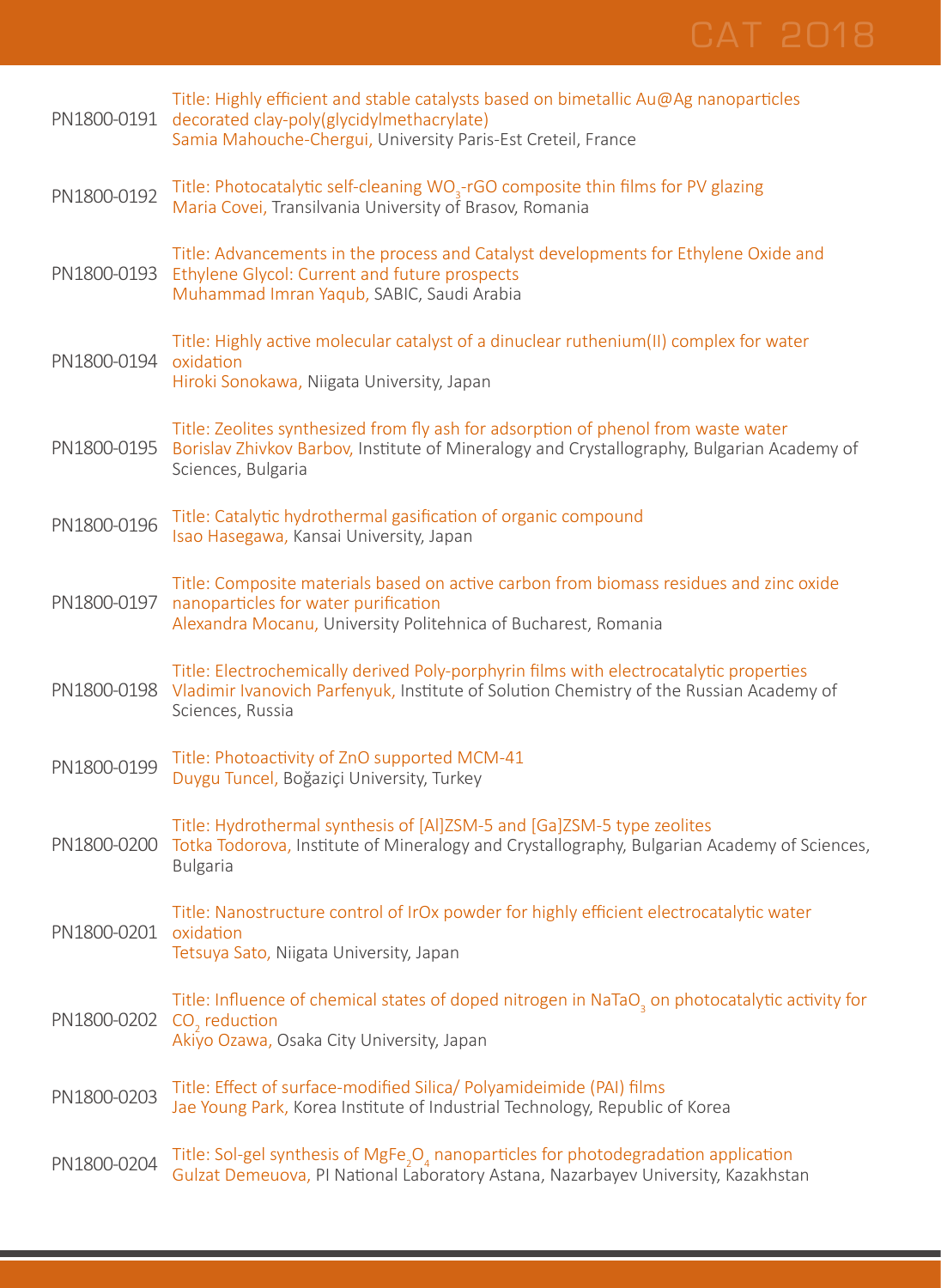| PN1800-0205 | Title: Photocatalytic activity of surface modification of TiO <sub>2</sub> nanoparticles<br>Hohyeong Kim, Korea Institute of Industrial Technology, Republic of Korea                      |
|-------------|--------------------------------------------------------------------------------------------------------------------------------------------------------------------------------------------|
| PN1800-0206 | Title: Titanium based catalyst systems for photo-catalytic CO <sub>2</sub> reduction<br>Aigerim Baimyrza, Nazarbayev University, Kazakhstan                                                |
| PN1800-0207 | Title: Oxidative carboxylation of 1-decene<br>Raiedhah Alsaiari, Najran University, Saudi Arabia                                                                                           |
| PN1800-0208 | Title: Synthesis and characterization of bimetallic Ce Zr based UiO-66 and MOF-808<br>Michalina Stawowy, Wrocław University of Science and Technology, Poland                              |
| PN1800-0209 | Title: On the mechanism of phosphine-catalyzed annulation of azomethine imines with<br>allenoates: Theoretical insights<br>Sebastián Eduardo Gallardo Fuentes, Universidad de Chile, Chile |

### **E-Poster Presentations**

Title: Base catalized intramolecular Cyclization of -(4-hydroxybuth-2-ynyl)[3-(4-aryl)prop-2 ynyl]ammonium chlorides and intramolecular Recyclization of obtained products Chukhajian Emma H, The Scientific Technological Centre of Organic and Pharmaceutical Chemistry of National Academy of Sciences, Republic of Armenia

Title: Base catalized intramolecular Cyclization of –allyl[3-(4-bromphenyl)prop-2-ynyl] ammonium bromides and water-base cleavage reaction of obtained cyclic products Chukhajian Emma H, The Scientific Technological Centre of Organic and Pharmaceutical Chemistry of National Academy of Sciences, Republic of Armenia

### **END OF DAY 1**

## **Day 2 : September 14, 2018 (Friday) @ Olimpica 2**

Moderator Michalina Stawowy, Wrocław University of Science and Technology, Poland

### **Keynote Presentations**

| 09:00-09:30 | Title: Process design: Un-biased selection and use of catalysis options (chemo-, bio-, photo-) from<br>start to finish (technology platform development to product coming from industrial plant)<br>Q. B. Broxterman, InnoSyn B V, The Netherlands |
|-------------|----------------------------------------------------------------------------------------------------------------------------------------------------------------------------------------------------------------------------------------------------|
| 09:30-10:00 | Title: A new approach for modeling catalytic processes in Industrial column apparatuses<br>Christo Boyanov Boyadjiev, Institute of Chemical Engineering, Bulgarian Academy of<br>Sciences, Bulgaria                                                |
| 10:00-10:30 | Title: Electroenzymatic catalysis for electrical energy production<br>Serge Cosnier, Grenoble Alpes University, France                                                                                                                             |
| 10:30-11:00 | Title: ZnO based photocatalysts for enhanced urban air purification<br>Luis Sánchez Granados, Universidad de Córdoba, Spain                                                                                                                        |
| 11:00-11:30 | Title: Tuning zeolitic parameters for the trapping and elimination of pollutants and toxic<br>gases-application in automotive cold-start and nuclear safety<br>Bruno Azambre, University of Lorraine, France                                       |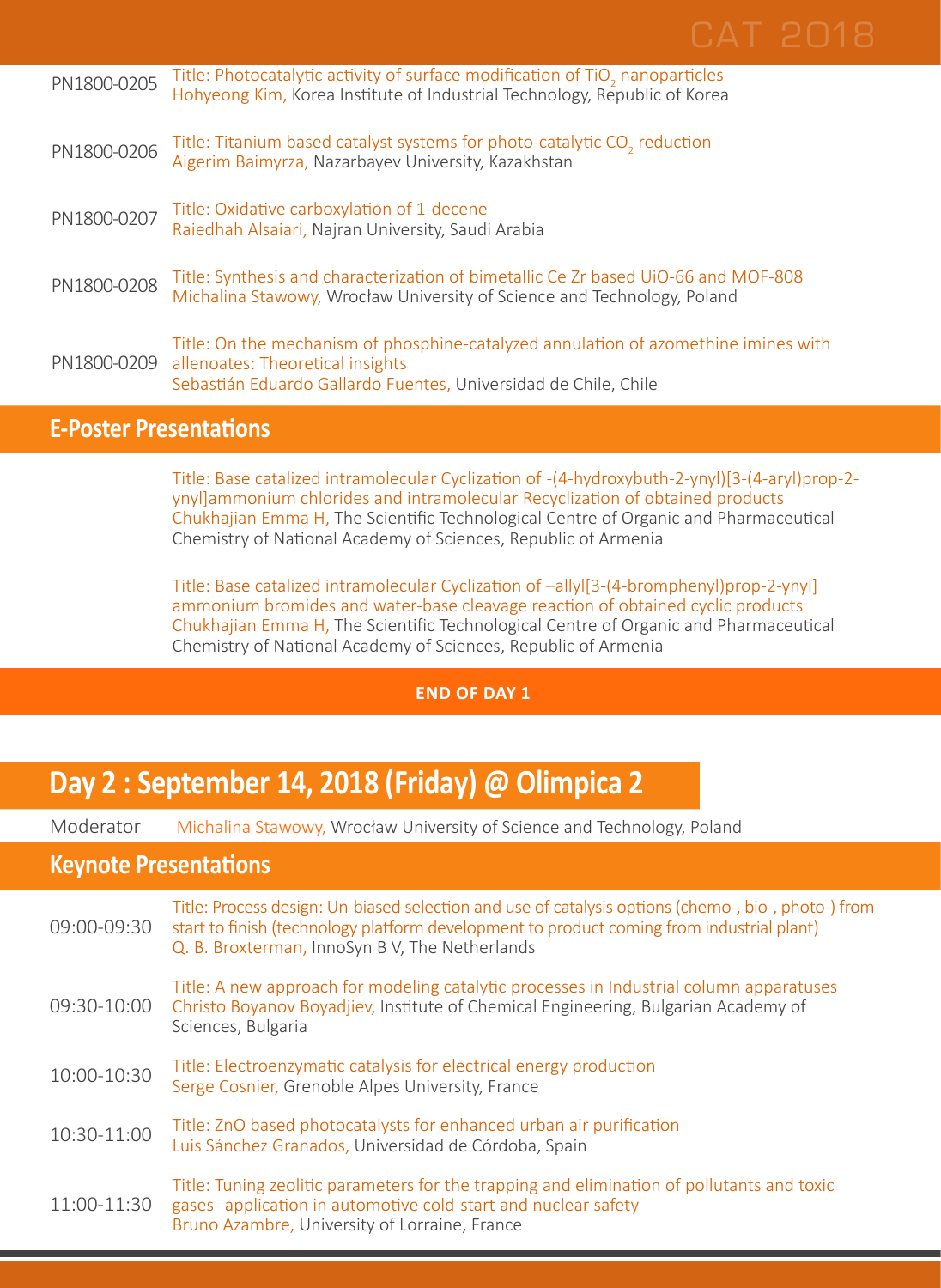| 11:30-11:50        | <b>Coffee Break</b>                                                                                                                                                                                                                   | @ Foyer            |
|--------------------|---------------------------------------------------------------------------------------------------------------------------------------------------------------------------------------------------------------------------------------|--------------------|
|                    | Session on: Catalysis & Applications   Environmental Catalysis & Green Chemistry   Spectroscopy<br>in Catalysis   Recent trends in Catalysis & Chemical Engineering                                                                   |                    |
| Session<br>Chairs: | Stanislaw Dzwigaj, Sorbonne Universités, France<br>Q. B. Broxterman, InnoSyn B V, The Netherlands<br>Luis Sánchez Granados, Universidad de Córdoba, Spain                                                                             |                    |
| 11:50-12:10        | Title: Catalytic routes to Vitamin A Acetate<br>Jan Schütz, DSM Nutritional Products, Switzerland                                                                                                                                     |                    |
| 12:10-12:30        | Title: Plasma modification of $\alpha$ -Fe <sub>2</sub> O <sub>3</sub> supported nanomaterials for photocatalytic and<br>photoelectrochemical applications<br>Alberto Gasparotto, Padova University, Italy                            |                    |
| 12:30-12:50        | Title: In-situ and Operando soft X-ray absorption spectroscopy on water oxidation catalysts<br>Kathrin Maria Aziz-Lange, Helmholtz-Zentrum Berlin für Materialien und Energie, Germany                                                |                    |
| 12:50-13:10        | Title: Deactivation/regeneration cycles of Rh/C and Ru/C for the valorization of<br>chloromethanes by hydrodechlorination<br>María Martín Martínez, Universidad Autónoma de Madrid, Spain                                             |                    |
| 13:10-13:30        | Title: A study on simultaneous reduction of CH <sub>4</sub> and NO <sub>2</sub> of NGOC/de-NO <sub>2</sub> catalysts for CNG buses<br>Choong Kil Seo, Howon University, Republic of Korea                                             |                    |
| 13:30-14:20        | <b>Lunch Break</b>                                                                                                                                                                                                                    | @ Hotel Restaurant |
| 14:20-14:40        | Title: Infrared spectroscopy for ranking zeolite acidity: The VTIR method<br>Montserrat Rodriguez Delgado, University of the Balearic Islands, Spain                                                                                  |                    |
| 14:40-15:00        | Title: Cyclodextrins as a versatile tool for Organometallic catalytic processes<br>Sébastien Tilloy, University of Artois, CNRS, UCCS, France                                                                                         |                    |
| 15:00-15:20        | Title: A near ambient pressure X-ray photoelectron spectroscopy study on Platinum<br>nanoparticles supported on Zr-based metal organic frameworks<br>Reza Vakili, The University of Manchester, UK                                    |                    |
| 15:20-15:40        | Title: Innovative flow reactor to study the nature of active species in Suzuki- Miyaura<br>reaction of Iodoacetophenone with Phenylboronic acid in Ethanol<br>Amine Bourouina, Laboratoire de Genie des Procédés Catalytiques, France |                    |
| 15:40-16:00        | Title: Cerium based metal organic frameworks for catalytic CO <sub>2</sub> conversion<br>Michalina Stawowy, Wrocław University of Science and Technology, Poland                                                                      |                    |
| 16:00-16:20        | Title: Modelling hyaluronan degradation by streptococcus pneumoniae hyaluronate lyase<br>Vinh Q. Mai, National University of Ireland Galway, Ireland                                                                                  |                    |
| 16:20-16:40        | <b>Coffee Break</b>                                                                                                                                                                                                                   | @ Foyer            |
| 16:40-17:00        | Title: Adsorption of perfluorinated surfactants on activated carbon: Role of the adsorbent's<br>surface chemistry<br>Navid Saeidi, Helmholtz Center for Environmental Research-UFZ, Germany                                           |                    |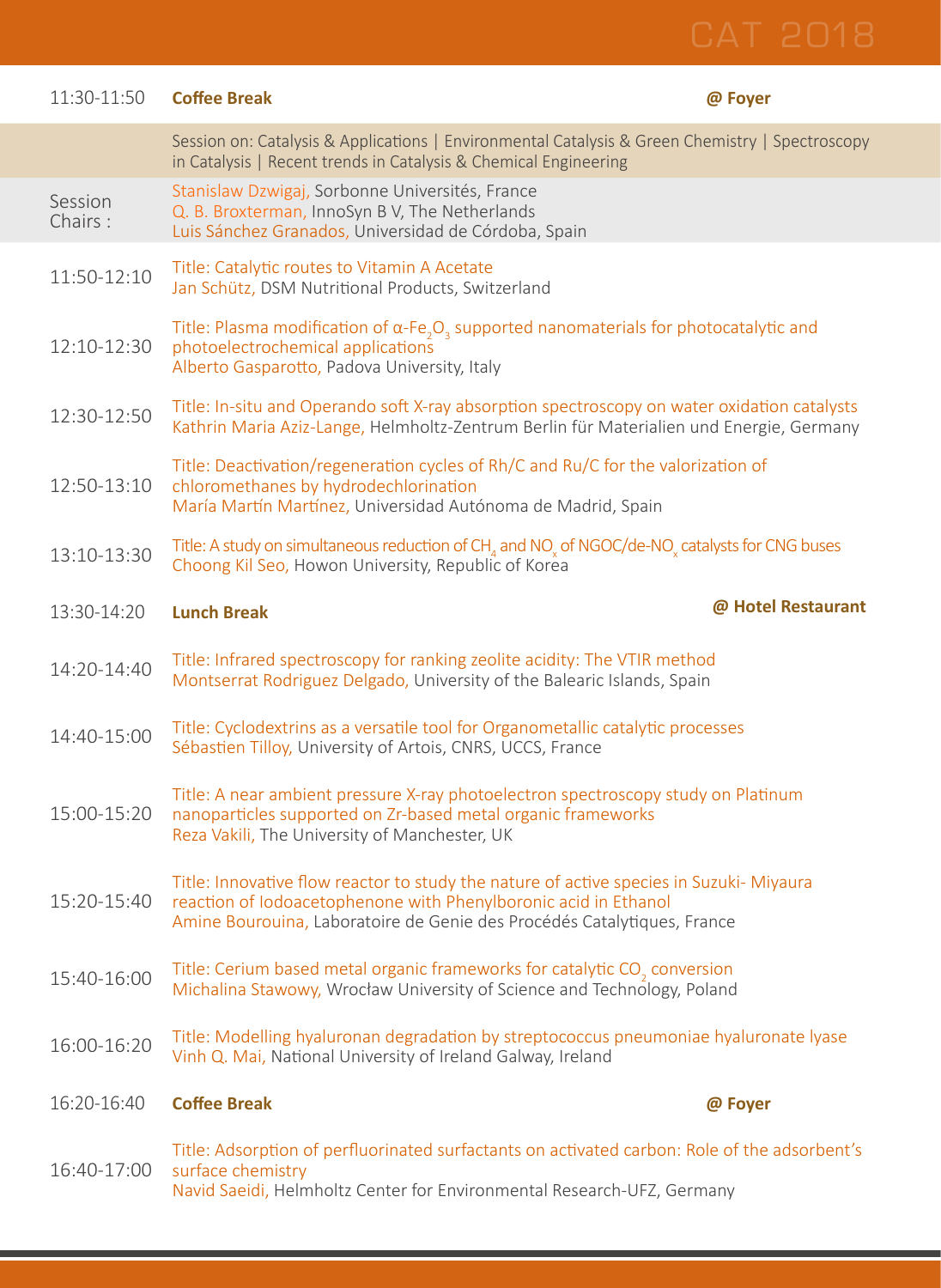

|                                                       | Casainn an Clastophamistor, Dhataalastophamistor, O. Dhataastabuis, L. Hamaganaarra satabusia                                                                                                                                           |
|-------------------------------------------------------|-----------------------------------------------------------------------------------------------------------------------------------------------------------------------------------------------------------------------------------------|
| Day 2: September 14, 2018 (Friday) Hall: 2 (Breakout) |                                                                                                                                                                                                                                         |
| 17:40-18:00                                           | Title: Catalysis of Zeolitic Imidazole framework-7: Non-Phosgene route for Methyl N-Phenyl<br>Carbamate synthesis<br>Deliana Dahnum, Korea Institute of Science and Technology, Republic of Korea                                       |
| 17:20-17:40                                           | Title: Tuning acidity in metal organic frameworks-based catalysts for enhanced production of<br>Butyl Butyrate as a biofuel additive<br>Asmaa Bilal Jrad, American University of Beirut, Lebanon                                        |
| 17:00-17:20                                           | Title: Fisher-Tropsh synthesis in the presence of dispersed catalysts on the basis of ir-<br>pyrolysed metal-polymer systems<br>Ivantsov Mikhail Ivanovich, A.V. Topchiev Institute of Petrochemical Synthesis, RAS, Russian Federation |

|                    | Session on: Electrochemistry, Photoelectrochemistry & Photocatalysis   Homogeneous catalysis,<br>Molecular Catalysis   Catalysis for Energy   Chemical Engineering                     |
|--------------------|----------------------------------------------------------------------------------------------------------------------------------------------------------------------------------------|
| Session<br>Chairs: | Christophe LEN, Chimie ParisTech, France<br>Byeong-Kyu Lee, University of Ulsan, Republic of Korea                                                                                     |
| 11:50-12:10        | Title: Electrochemical optimization of platinum and gold nanogap interdigitated electrode arrays<br>Volha Matylitskaya, Vorarlberg University of Applied Sciences, Austria             |
| 12:10-12:30        | Title: TiO <sub>2</sub> - Carbon derivatives composite photocatalyst for advanced and affordable<br>wastewater treatment<br>Anca Duta, Transilvania University of Brasov, Romania      |
| 12:30-12:50        | Title: Molybdenum disulfide (MoS <sub>2</sub> ) based photocatalysts for photocatalytic hydrogen production<br>S.V. Prabhakar Vattikuti, Yeungnam University, Republic of Korea        |
| 12:50-13:10        | Title: Polymeric metal Schiff base complexes as catalysts for photoelectrocatalytic hydrogen<br>peroxide production<br>Oleg Levin, St. Petersburg State University, Russian Federation |
| 13:10-13:30        | Title: Particulate photocatalyst sheets for scalable Z-scheme photocatalytic water splitting<br>Siang-Piao Chai, Monash University, Malaysia                                           |
| 13:30-14:20        | @ Hotel Restaurant<br><b>Lunch Break</b>                                                                                                                                               |
| 14:20-14:40        | Title: Effects of surface Ni and Zn oxo-nanoclusters on TiO <sub>3</sub> for solar light photocatalysis<br>Andraž Šuligoj, University of Ljubljana, Slovenia                           |
| 14:40-15:00        | Title: Molecular catalysts for water oxidation in a homogenous solution and heterogeneous surface<br>Masayuki Yagi, Niigata University, Japan                                          |
| 15:00-15:20        | Title: In-situ Raman spectroscopic monitoring of mechanochemical preparations of energy-<br>related materials<br>Nikola Biliškov, Ruđer Bošković Institute, Croatia                    |
| 15:20-15:40        | Title: Ozonation in a Multi-Orifice oscillatory baffled column<br>Marco Paulo Gomes Sousa Lucas, Universidade de Trás-os-Montes e Alto Douro, Portugal                                 |
|                    | Title: Novel Ir(III)-PC(sp <sup>3</sup> )P bifunctional catalysts for additive-free production of H <sub>2</sub> by                                                                    |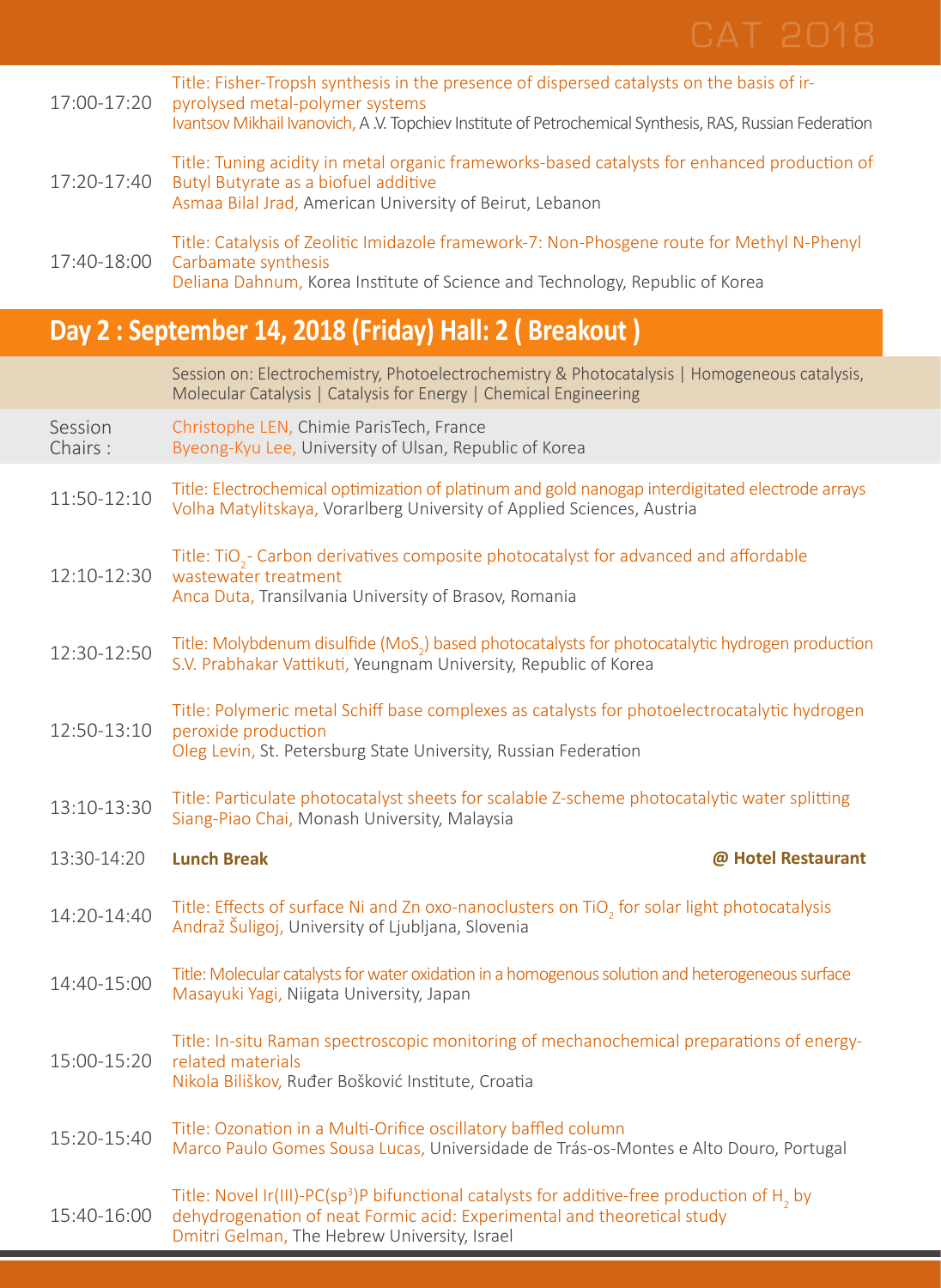| 16:00-16:20 | Title: Interfacial novel phenomena on Heterogeneous Photocatalysis<br>Hideyuki Okumura, Kyoto University, Japan                                                     |         |
|-------------|---------------------------------------------------------------------------------------------------------------------------------------------------------------------|---------|
| 16:20-16:40 | <b>Coffee Break</b>                                                                                                                                                 | @ Foyer |
| 16:40-17:00 | Title: Molecularly imprinted polymers electrochemical sensors: Form macro to micro<br>molecules detection<br>Rasha Mohamed El Nashar, Cairo University, Egypt       |         |
| 17:00-17:20 | Title: SCR of NO with $C_sH_c$ over iron modified Ag/Al <sub>2</sub> O <sub>3</sub> catalysts supported on honeycomb ceramic<br>Yaxin Su, Donghua University, China |         |
| 17:20-17:40 | Title: Two-step water splitting under visible light by using Polyoxometalate as shuttle redox mediator<br>Osamu Tomita, Kyoto University, Japan                     |         |
| 17:40-18:00 | Title: Selectivity controlled with transient operation<br>Javier Fernandez-Garcia, University of Leeds, United Kingdom                                              |         |
|             |                                                                                                                                                                     |         |

### **END OF DAY 2**

# **Day 3 : September 15, 2018 (Saturday) @ Olimpica 2**

Moderator Navid Saeidi, Helmholtz Center for Environmental Research-UFZ, Germany

### **Keynote Presentations**

| 09:00-09:30 | Title: Novel Perovskite catalysts for solid oxide fuel cells and water splitting<br>Zhonghua (John) Zhu, The University of Queensland, Australia                                                                |
|-------------|-----------------------------------------------------------------------------------------------------------------------------------------------------------------------------------------------------------------|
| 09:30-10:00 | Title: Kinetics in heterogeneous catalysis for DeNOx reactions: How to relate catalytic to<br>surface properties<br>Pascal Granger, University of Lille, France                                                 |
| 10:00-10:30 | Title: Valorization of chloromethane wastes to valuable hydrocarbons by hydrodechlorination<br>with supported metal nanoparticles catalysts<br>Luisa María Gómez Sainero, Universidad Autónoma de Madrid, Spain |
| 10:30-11:00 | Title: Modified Mahoney-Robinson reactor using a static catalytic foam characterization and<br>catalytic applications<br>Valérie Meille, University of Lyon, France                                             |
| 11:00-11:30 | Title: Applications of visible light-driven photocatalysts to photocatalytic degradation and<br>PEC water splitting<br>Byeong-Kyu Lee, University of Ulsan, Republic of Korea                                   |
| 11:30-11:50 | <b>Coffee Break</b><br>@ Foyer                                                                                                                                                                                  |
| 11:50-12:20 | Title: Catalysis for biomass conversion to traffic fuel compounds<br>Juha Lehtonen, VTT Technical Research Centre of Finland Ltd, Finland                                                                       |
|             | Session on: Chemical Kinetics & Catalysis   Industrial Catalysis   Catalysis in Nanotechnology   Catalysis<br>for renewable sources   Chemical Synthesis & Catalysts Synthesis   Research in Catalysis          |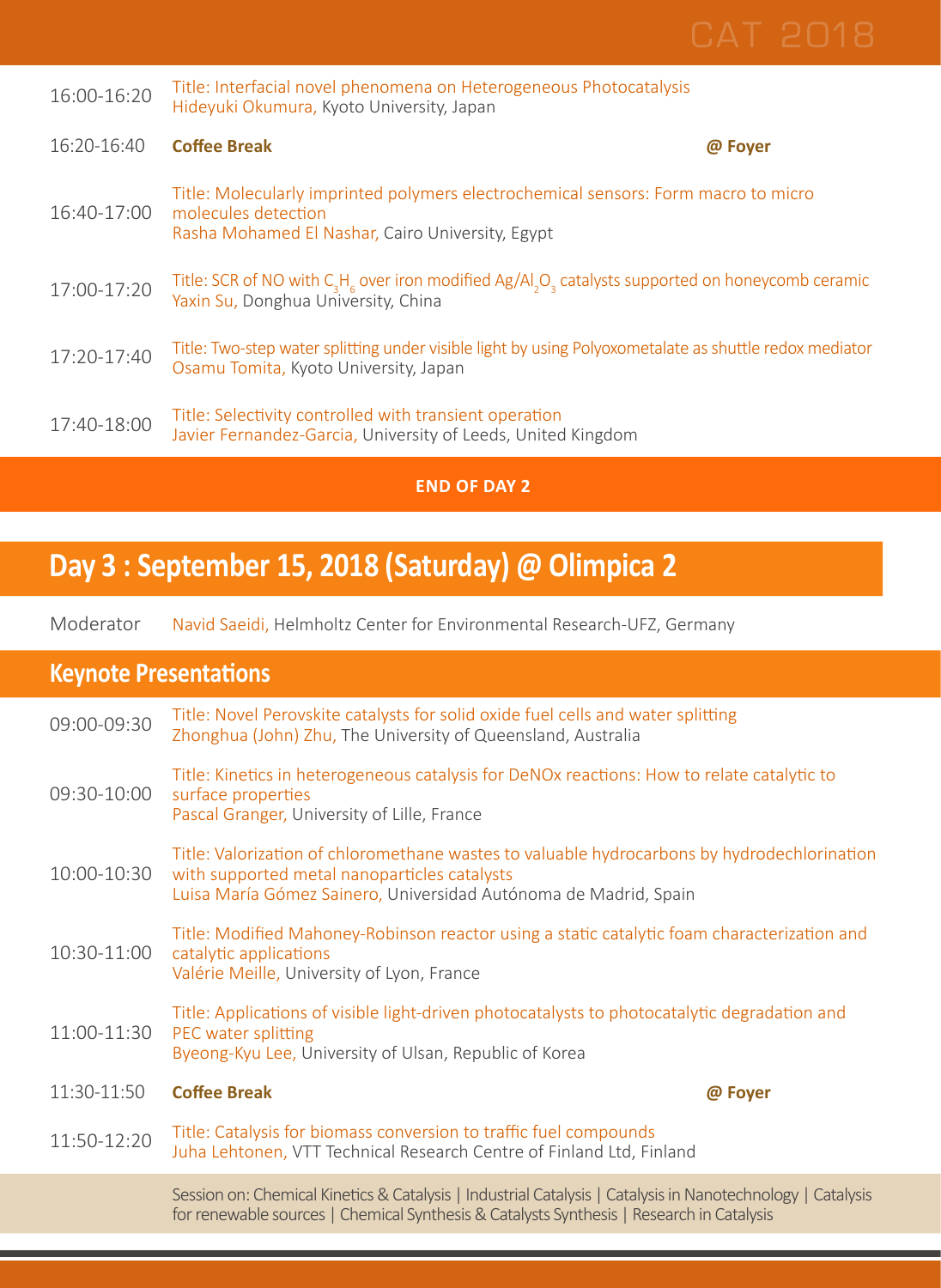| Session<br>Chairs: | Pascal Granger, University of Lille, France<br>Luisa María Gómez Sainero, Universidad Autónoma de Madrid, Spain<br>Valérie Meille, University of Lyon, France                                                      |
|--------------------|--------------------------------------------------------------------------------------------------------------------------------------------------------------------------------------------------------------------|
| 12:20-12:40        | Title: Nanoparticle beam deposition: A novel route to the creation of heterogeneous catalysts<br>Richard E. Palmer, Swansea University, United Kingdom                                                             |
| 12:40-13:00        | Title: Kinetic modelling of glycerol oxidation on metallic supported catalysts<br>Pascal Fongarland, University of Lyon 1- LGPC, France                                                                            |
| 13:00-13:20        | Title: Demonstration of a Kilo-scale continuous hydrogenation<br>Eneritz Fernandez-Puertas, GlaxoSmithKline, United Kingdom                                                                                        |
| 13:20-14:10        | <b>Lunch Break</b><br>@ Hotel Restaurant                                                                                                                                                                           |
| 14:10-14:30        | Title: Designing "Nanogold-on-Carbon" catalysts for green production of Gluconates and<br>Glyphosate<br>Boris L. Moroz, G. K. Boreskov Institute of Catalysis, Russia                                              |
| 14:30-14:50        | Title: Nanoscale platinum particles @ nanostructured carbon materials for catalytic<br>reduction of endocrine-disruptors<br>Samia Mahouche-Chergui, University Paris-Est Creteil, France                           |
| 14:50-15:10        | Title: Study of kinetics and mechanisms of catalytic pyrolysis of biomass components by<br>using linear free energy relationships and TPD-MS<br>Tetiana Kulik, Chuiko Institute of Surface Chemistry NASU, Ukraine |
| 15:10-15:30        | Title: Prolong the catalyst life cycle of naphtha catalytic reforming process by optimization of<br>operating conditions<br>Sorood Zahedi Abghari, Research Institute of Petroleum Industry (RIPI), Iran           |
| 15:30-15:50        | Title: Selective oxidation of free mono- and oligosaccharides using photocatalysis<br>Gwladys Pourceau, University of Picardie Jules Verne, France                                                                 |
| 15:50-16:10        | Title: Controlled generation of binary nanoparticles for catalysis research<br>Maria Chiara Spadaro, Swansea University, United Kingdom                                                                            |
| 16:10-16:30        | Title: Bioconvection in Darcy-Forchheimer flow of Maxwell nanofluid using Cattaneo-Christov<br>heat flux model<br>Muhammad Suleman, Jiangsu University, China                                                      |
| 16:30-16:50        | Title: Transport phenomena in nanoalloys of nonmiscible Au-Pt<br>Ilia Smirnov, Institute of Physical Chemistry of the Polish Academy of Sciences, Poland                                                           |
| 16:50-17:10        | Title: Investigation of Zr-promoted Cobalt based Fischer-Tropsch catalyst at high syngas<br>conversion<br>Yahya Zamani, Research Institute of Petroleum Industry(RIPI), Iran                                       |
| 17:10-17:30        | Title: Synthesis of Co-Mn-Fe/y-Al2O3 catalyst for light olefins production<br>Flor Shayegh, Research Institute of Petroleum Industry(RIPI), Iran                                                                   |